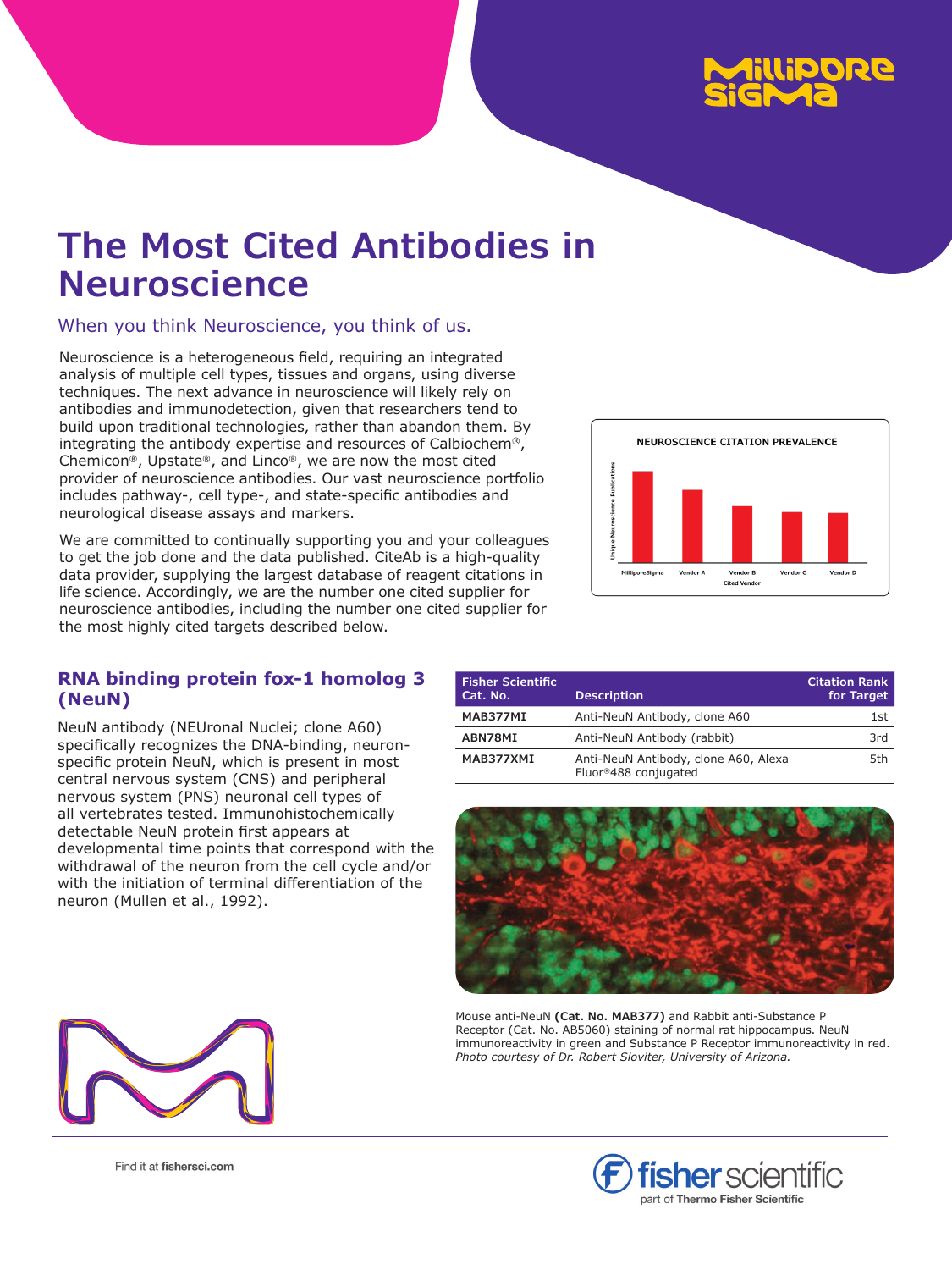## **Amyloid-beta precursor protein (APP)**

The cerebral and vascular plaques associated with Alzheimer's disease (AD) are mainly composed of amyloid-beta peptides (Ab). Ab is derived from cleavage of the amyloid precursor protein (APP) and varies in length from 39 to 43 amino acids. Ab [1-40], Ab [1-42], and Ab [1-43] peptides result from cleavage of APP after residues 40, 42, and 43, respectively. The cleavage takes place by gamma-secretase during the last APP processing step. Ab [1-40], [1-42], and [1-43] peptides are major constituents of the plaques and tangles that occur in AD. Ab antibodies and peptides have been developed as tools for elucidating the biology of AD.

| <b>Fisher Scientific</b><br>Cat. No. | <b>Description</b>                                           | <b>Citation Rank</b><br>for Target |
|--------------------------------------|--------------------------------------------------------------|------------------------------------|
| MAB348MI                             | Anti-APP A4 Antibody, a.a. 66-81<br>of APP {NT}, clone 22C11 | 1st                                |
| AB5078PMI                            | Anti-Beta-Amyloid 1-42                                       | 5th                                |

# **Choline O-acetyltransferase (ChAT)**

Acetylcholine (ACh) is a common neurotransmitter for motor neurons, preganglionic autonomic neurons, postganglionic parasympathetic neurons, a variety of brain regions and some emerging neuron-like stem cells. The metabolism of ACh is relatively simple, involving only two enzymes: choline acetyltransferase (ChAT) for synthesis and acetylcholinesterase (AChE) for degradation. It seems that only cholinergic neurons have significant amounts of ChAT making anti-choline acetyltransferase a useful specific marker.

| <b>Fisher Scientific</b><br>Cat. No. | <b>Description</b>                                    | <b>Citation Rank</b><br>for Target |
|--------------------------------------|-------------------------------------------------------|------------------------------------|
| AB144PMI                             | Anti-Choline Acetyltransferase                        | 1st                                |
| <b>AB144MI</b>                       | Anti-Choline Acetyltransferase                        | 2nd                                |
| <b>AB143MI</b>                       | Anti-Choline Acetyltransferase<br>(ChAT)              | 3rd                                |
| AB144P1MLMI                          | Anti-Choline Acetyltransferase                        | 4th                                |
| MAB305MI                             | Anti-Choline Acetyltransferase<br>Antibody, clone 1E6 | 5th                                |



Amyloid (β-A4-protein, **Cat. No. MAB348**) staining on Alzheimer's Disease-Hypothalamus. Tissue pretreated with Citrate, pH 6.0. Monoclonal Ab. diluted to 1:80, IHC-Select Detection with HRP-DAB. Immunoreactivity is seen as staining on plaque deposits (dark brown). High mag.



Goat anti-ChAT **(Cat. No. AB144P)** staining of organotypic slice cultures of septum from 7-day-old rat tissue maintained in culture for 8 days.

#### **More of the top cited neuroscience antibodies**

| <b>Fisher Scientific Cat. No.</b> | <b>Description</b>                                                |
|-----------------------------------|-------------------------------------------------------------------|
| MAB374MI                          | Anti-Glyceraldehyde-3-Phosphate Dehydrogenase, clone 6C5          |
| MAB3420MI                         | Anti-Tau-1, clone PC1C6                                           |
| AB152MI                           | Anti-Tyrosine Hydroxylase                                         |
| 05-591-MI                         | Anti-Akt/PKB, PH Domain, clone SKB1                               |
| AB3623MI                          | Anti-Caspase 3, active (cleaved) form                             |
| MAB1596MI                         | Anti-Post Synaptic Density Protein 95, clone 6G6-1C9              |
| MAB1501MI                         | Anti-Actin, clone C4                                              |
| MAB3408MI                         | Anti-Tubulin, beta, clone KMX-1                                   |
| MAB1976MI                         | Anti-Integrin aVβ3, clone LM609                                   |
| AB2253MI                          | Anti-Doublecortin                                                 |
| MAB1637MI                         | Anti-Tubulin, beta III isoform, CT, clone TU-20 (Similar to TUJ1) |
| 07-677-IMI                        | Anti-acetyl-Histone H3 (Lys56)                                    |
| 05-141-0MI                        | Anti-CD45, clone F10-89-4                                         |
| AB5038MI                          | Anti-Synuclein a                                                  |
|                                   |                                                                   |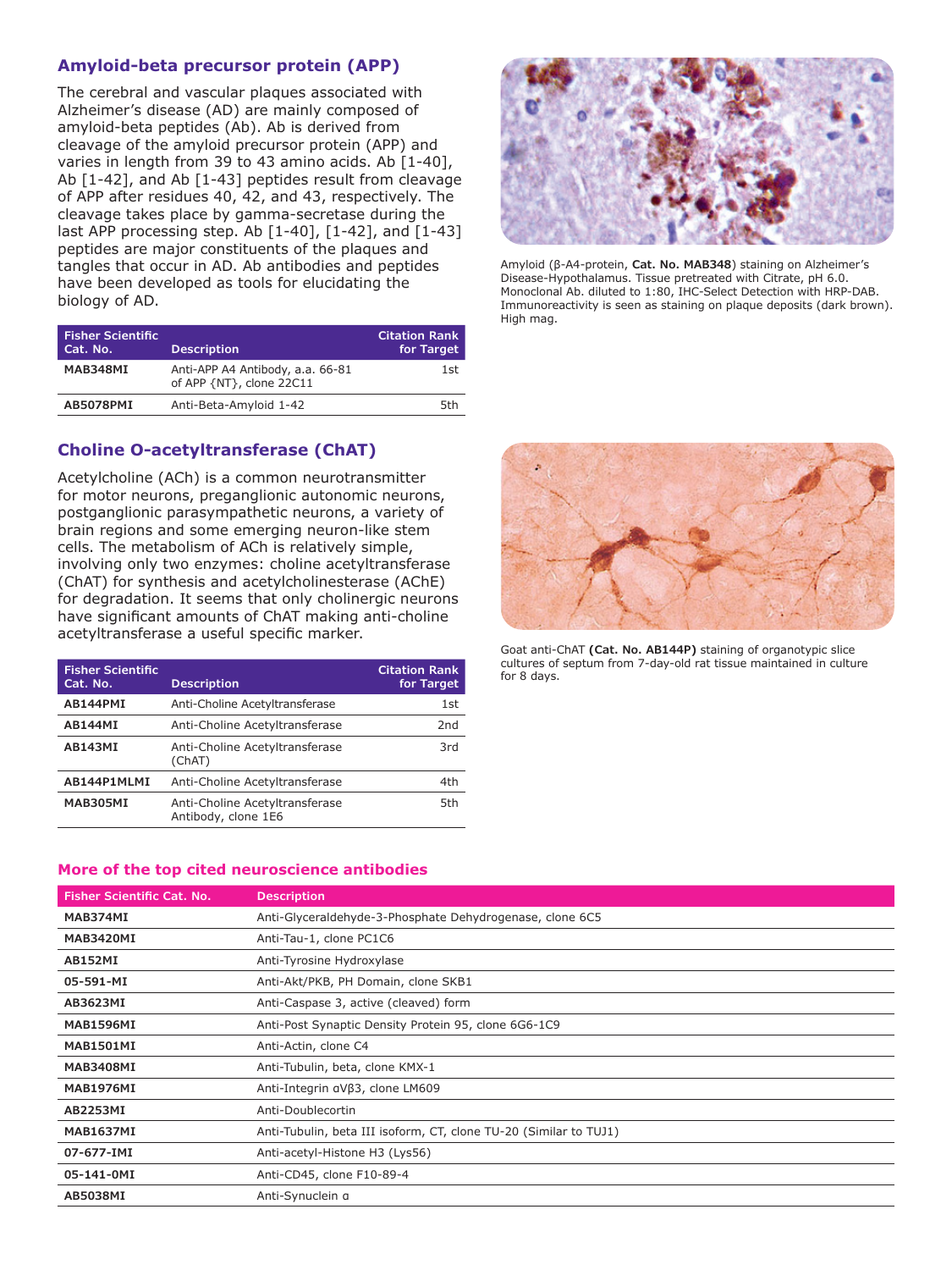| Fisher Scientific Cat. No. | <b>Description</b>                                  |
|----------------------------|-----------------------------------------------------|
| AB3080MI                   | Anti-Green Fluorescent Protein                      |
| MABS827MI                  | Anti-ERK1/2, clone 16A6.1                           |
| AB5622MI                   | Anti-Microtubule-Associated Protein 2 (MAP2)        |
| <b>MAB5266MI</b>           | Anti-Neurofilament 200 kDa, clone N52               |
| AB9260MI                   | Anti-Ki-67                                          |
| MABN1193MI                 | Anti-Synaptophysin, clone 10F6.1                    |
| ABE457MI                   | Anti-c-Fos                                          |
| AB5603MI                   | Anti-SOX2                                           |
| 06-519-MI                  | Anti-phospho-CREB (Ser133)                          |
| 06-863-MI                  | Anti-CREB                                           |
| MABN92MI                   | Anti-Iba1/AIF1                                      |
| MAB353MI                   | Anti-Nestin, clone rat-401                          |
| <b>MAB5326MI</b>           | Anti-Nestin, clone 10C2                             |
| AB5905MI                   | Anti-Vesicular Glutamate Transporter 1              |
| <b>MAB5502MI</b>           | Anti-Vesicular Glutamate Transporter 1              |
| 05-419-MI                  | Anti-Myc Tag, clone 9E10                            |
| <b>MAB3026MI</b>           | Anti-NFKB, p65 subunit, active subunit, clone 12H11 |
| AB1504MI                   | Anti-Glutamate receptor 1                           |
| <b>MAB2263MI</b>           | Anti-GluR1-NT (NT), clone RH95                      |
| 05-643-MI                  | Anti-phospho-GSK3ß (Ser9), clone 2D3                |
| 06600MI                    | Anti-NR2B                                           |
| AB1557PMI                  | Anti-NMDAR2B                                        |
| AB9610MI                   | Anti-Olig-2                                         |
| MABN50MI                   | Anti-Olig2, clone 211F1.1                           |

## **Glial Fibrillary Acidic Protein (GFAP)**

Glial fibrillary acidic protein is a class-III intermediate filament. GFAP is the main constituent of intermediate filaments in astrocytes and serves as a cell-specific marker that distinguishes differentiated astrocytes from other glial cells during the development of the central nervous system.

Photo (right): Rabbit anti-MAP2 **(Cat. No. AB5622)**. Immunolocalization of MAP2 (green) and GFAP (red) in rat hippocampus. The slide was mounted with Vectashield DAPI. Photo courtesy of Karl A. Kasischke & Patricia J. Fisher, Cornell University, Ithaca, NY.

| <b>Fisher Scientific Cat. No.</b> | <b>Description</b>                              |
|-----------------------------------|-------------------------------------------------|
| MAB360MI                          | Anti-Glial Fibrillary Acidic Protein, clone GA5 |